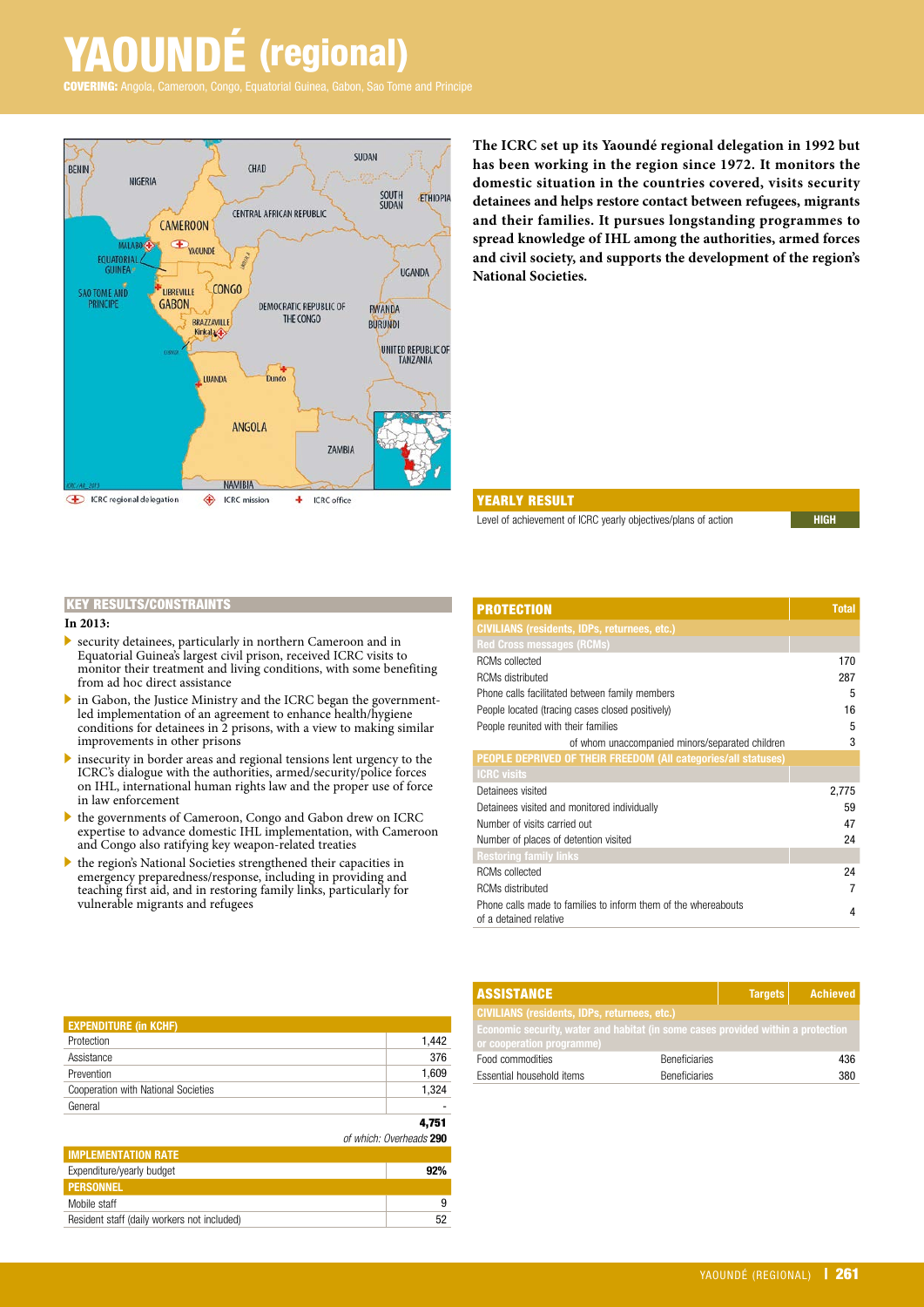# CONTEXT

The region remained generally stable and free of armed conflict. However, insecurity in neighbouring countries had an adverse impact on security conditions and the socio-political situation in the areas covered by the Yaoundé delegation, notably in northern Cameroon, where refugees from Nigeria had gathered. People fleeing violence in the Central African Republic (hereafter CAR) sought refuge in eastern Cameroon and in north-eastern Congo.

In Angola, tensions between the armed forces and alleged members of the Front for the Liberation of the Enclave of Cabinda persisted; negotiations between the Front and the government remained stalled. Angolan authorities continued to deport allegedly irregular migrants, mostly nationals of the Democratic Republic of the Congo (hereafter DRC), from Lunda Norte to Kasaï Occidental, DRC. Border posts between the two countries officially reopened in July. In late 2013, popular protests against the government and an incursion of the Angolan army into Congolese territory led to arrests.

Economic and social issues – unequal distribution of wealth, high youth unemployment and rising food prices – created discontent and, in Congo, Gabon and Sao Tome and Principe, led to recurring strikes.

Local, legislative and senatorial elections in Cameroon, Equatorial Guinea and Gabon passed off largely without incident.

# ICRC ACTION AND RESULTS

The Yaoundé regional delegation focused on visiting detainees, particularly those held on security charges; promoting understanding of humanitarian principles and the Movement; and helping the region's National Societies strengthen their operational capacities to assist people in need. The ICRC reacted to the security situation in northern Cameroon (see *Context*) by opening an office in Maroua in November, to get a better understanding of the situation and to develop a response to the needs of refugees and host communities in the area.

Detainees in Angola, Cameroon, Congo, Equatorial Guinea and Gabon received ICRC visits to monitor their treatment and living conditions. Those visited included detainees in northern Cameroon and, following strengthened dialogue with the authorities, people in Equatorial Guinea's largest civil prison, as well as irregular migrants held in retention centres in Angola. Afterwards, the detaining authorities received confidential feedback on various issues, such as respect for norms and principles applicable to arrest and detention, and to deportation.

The Gabonese authorities, aided by ICRC expertise, worked on various penitentiary reforms. Despite a slow start early in the year, the Health Ministry, penitentiary officials, prison health staff and the ICRC tackled issues relating to health in detention at a seminar in April. The Justice Ministry and the ICRC, working within the framework of an agreement signed during the seminar, launched a pilot project to enhance detainees' health and hygiene conditions in two prisons, with a view to making broader structural improvements in the long term. Ad hoc distributions of essential household, hygiene and recreational items improved detainees' conditions in selected prisons.

In Angola, meetings with local/national authorities focused on the situation of irregular migrants in Lunda Norte: discussions were based on information directly collected by the ICRC, including during visits to those awaiting deportation at border posts or in retention centres. These migrants and other detainees visited by delegates, as well as dispersed family members (mainly in Congo), used family-links services to restore/maintain contact. In most cases, these services were carried out with the National Society concerned, and enabled unaccompanied minors to rejoin their families. Particularly vulnerable separated children and former CAR soldiers in eastern Cameroon covered their immediate needs with food rations and essential items distributed by National Society/ICRC teams.

In view of the insecurity in border areas and the tensions in the region (see *Context*), the ICRC sustained or expanded contact – through briefings/workshops and other means – with local/ national/regional authorities and armed/security/police forces, including the Economic Community of Central African States (ECCAS), the Multinational Force of Central Africa (FOMAC) and the International School for Security Forces (EIFORCES). All this, together with networking efforts among influential members of civil society – religious leaders and Islamic organizations in northern Cameroon, academics and the media – furthered understanding of and garnered support for humanitarian principles, IHL, international human rights law, internationally recognized standards applicable to law enforcement, and the Movement.

Meetings with the authorities in Cameroon, Congo and Gabon helped advance domestic IHL implementation, with the Cameroonian and Congolese governments ratifying key weaponrelated treaties. To help the armed forces incorporate IHL in their doctrine, training and operations, officers/instructors – particularly at military academies in Cameroon, Equatorial Guinea and Gabon – with the ICRC's technical guidance, refined curricula and developed their understanding of IHL.

Whenever possible, the delegation carried out activities with the National Societies. Given the potential for violence, particularly in relation to elections, it provided financial/material support and training to help them strengthen their capacities in emergency preparedness/response, restoring family links, and disseminating/ promoting IHL. Movement components met regularly to coordinate their activities.

#### **CIVILIANS**

#### **Angolan authorities and ICRC discuss humanitarian principles and human rights**

Civilians – particularly irregular migrants awaiting deportation from Lunda Norte to the DRC, violence-affected people in Angola's Cabinda enclave and, when the security situation allowed, refugees in northern Cameroon fleeing hostilities in north-eastern Nigeria – reported abuses committed against them to the ICRC. These allegations, together with information collected at Angolan border posts during the deportation of migrants and in migrant retention centres (see *People deprived of their freedom*), served as the basis for dialogue with the relevant local/national authorities, who were encouraged to put an end to such abuses.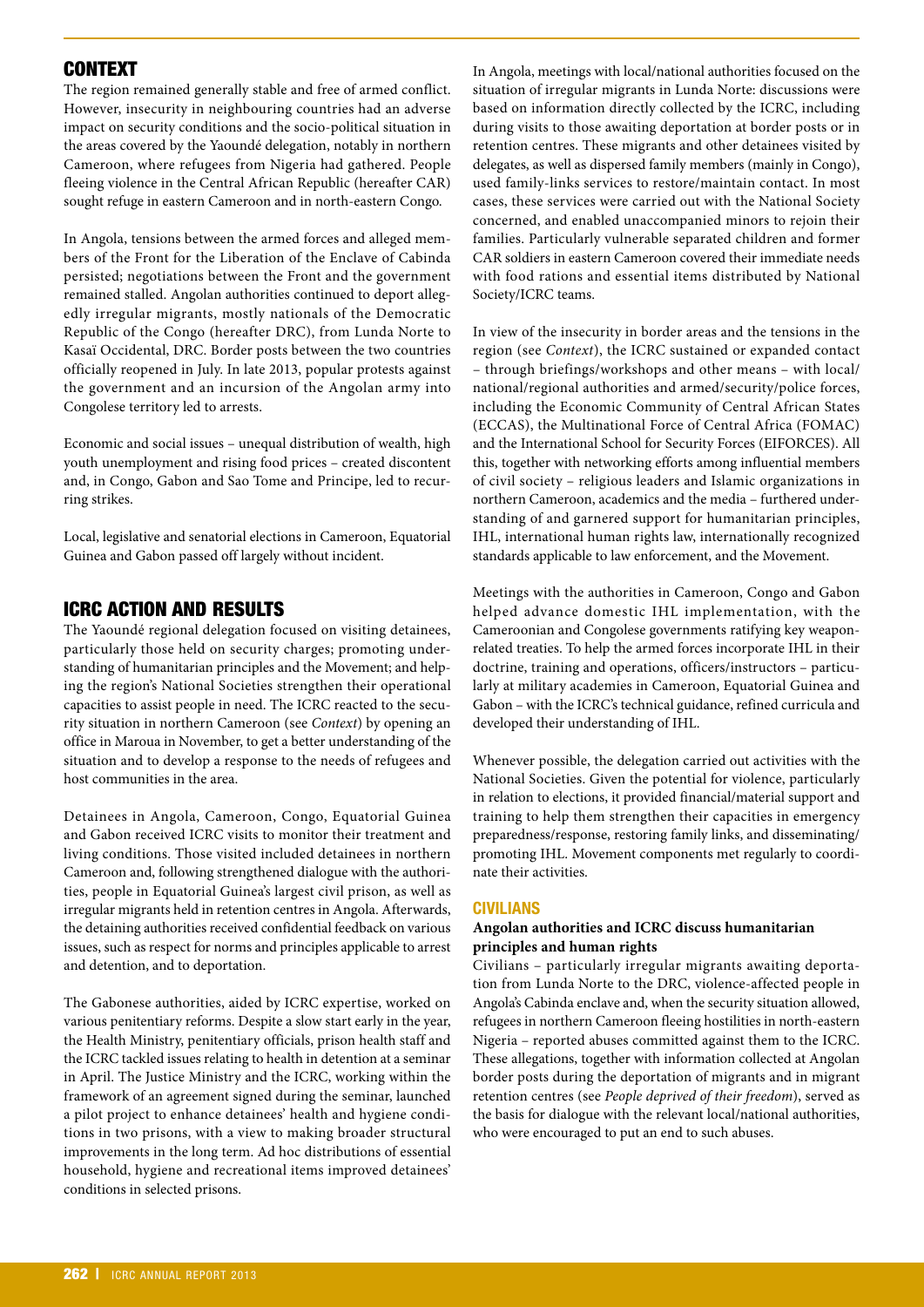The dialogue yielded results, particularly in Angola. In Lunda Norte, the ICRC received fewer allegations of abuse than before its arrival. Meetings with the Foreign Affairs and Interior Ministries and the national foreign migration service confirmed the commitment of the Angolan authorities to improving respect for the law. For example, the authorities, acting on the basis of reports presented by the ICRC, instructed their troops to prevent such abuses. Moreover, police/security officers in Angola, and mining companies' private security personnel, added to their knowledge of the respect due to civilians under international human rights law and other applicable legal norms (see *Authorities, armed forces and other bearers of weapons, and civil society*).

#### **Unaccompanied minors rejoin their families**

Separated family members, mostly in Congo, restored/maintained contact through family-links services run by National Society/ ICRC teams. These dispersed people included migrants and refugees and unaccompanied minors, three of whom were reunited with their families (one going from Congo to rejoin a grandmother in Rwanda). In Angola and Congo, particularly vulnerable separated children – among them, children from an orphanage – were enabled to cover their immediate needs or ease their return home with food parcels and essential household items.

With ICRC support and training, the Angolan, Cameroonian and Congolese National Societies sustained their capacities in restoring family links. The Congolese National Society strengthened coordination within its tracing service, enabling it to function more independently. At a training session in Brazzaville, Congo, authorities and National Society representatives learnt more about the proper handling of human remains. In Cameroon, training helped the National Society to systematize, in cooperation with UNHCR, the registration of unaccompanied minors in refugee camps, including those from the CAR; training also prepared National Society volunteers for assessing the family-links needs of Nigerian refugees.

#### **Irregular migrants and refugees meet their basic needs**

Communities consisting mainly of irregular migrants learnt good hygiene practices at hygiene-promotion sessions run by the Angola Red Cross with ICRC help, as part of a cholera-prevention project launched in 2012.

Around 150 former members of the CAR military who arrived in eastern Cameroon in March/April sustained themselves with food rations and essential household items distributed by National Society/ICRC teams, with some of them receiving up to three rounds of relief. The health-care needs of people who had arrived in Congo's Likoula region were brought up with the authorities concerned.

#### **PEOPLE DEPRIVED OF THEIR FREEDOM**

#### **Detainees at Equatorial Guinea's largest civil prison receive first visit since 2011**

Detainees in Angola, Cameroon, Congo, Equatorial Guinea and Gabon received visits, conducted in accordance with the ICRC's standard procedures, during which delegates monitored their treatment and living conditions. The detainees included people held on security charges – among them, foreign detainees arrested in Cabinda in late 2012, inmates in northern Cameroon, and people arrested in relation to the 2012 Mpila explosion – and irregular migrants awaiting deportation in retention centres or police stations in Lunda Norte (see *Civilians*). Security detainees were monitored individually, and vulnerable inmates such as women, children and foreigners received special attention. Inmates, particularly foreigners, contacted their families through RCMs or informed their consular representatives of their situation via the ICRC. Following visits, the authorities concerned received confidential feedback and recommendations for improvements, including, in Angola, on respect for norms and principles applicable to arrest and detention.

| <b>Red Cross messages (RCMs)</b><br>3<br>35<br>130<br>$\overline{2}$<br><b>RCMs</b> collected<br>including from UAMs/SCs*<br>3<br>19<br>262<br><b>RCMs</b> distributed<br>3<br>including from UAMs/SCs*<br>9<br>Phone calls facilitated between family members<br>5<br><b>Reunifications, transfers and repatriations</b><br>People reunited with their families<br>$\overline{2}$<br>3<br>including people registered by another delegation<br>Tracing requests, including cases of missing persons<br>12<br>30<br>People for whom a tracing request was newly registered<br>$\overline{4}$<br>of whom women<br>9<br>of whom minors at the time of disappearance<br>3<br>10<br>4<br>People located (tracing cases closed positively)<br>11<br>5<br>including people for whom tracing requests were registered by another delegation<br>4<br>Tracing cases still being handled at the end of the reporting period (people)<br>6<br>$\overline{7}$<br>61<br>of whom women<br>14<br>of whom minors at the time of disappearance<br>3<br>21<br>4<br>UAMs/SCs*, including unaccompanied demobilized child soldiers<br>UAMs/SCs newly registered by the ICRC/National Society<br>6<br>$\overline{4}$<br>6<br>of whom girls<br>$\overline{c}$<br>2<br>5<br>UAMs/SCs reunited with their families by the ICRC/National Society<br>2<br>of whom girls<br>UAM/SC cases still being handled at the end of the reporting period<br>6<br>11<br>6<br>of whom girls<br>2<br>9<br><b>Documents</b><br>People to whom travel documents were issued<br>$\mathbf{1}$ | <b>CIVILIANS</b> | <b>ANGOLA</b> | <b>CAMEROON</b> | <b>CONGO</b> | <b>GABON</b> |
|----------------------------------------------------------------------------------------------------------------------------------------------------------------------------------------------------------------------------------------------------------------------------------------------------------------------------------------------------------------------------------------------------------------------------------------------------------------------------------------------------------------------------------------------------------------------------------------------------------------------------------------------------------------------------------------------------------------------------------------------------------------------------------------------------------------------------------------------------------------------------------------------------------------------------------------------------------------------------------------------------------------------------------------------------------------------------------------------------------------------------------------------------------------------------------------------------------------------------------------------------------------------------------------------------------------------------------------------------------------------------------------------------------------------------------------------------------------------------------------------------------------------------------------------------|------------------|---------------|-----------------|--------------|--------------|
|                                                                                                                                                                                                                                                                                                                                                                                                                                                                                                                                                                                                                                                                                                                                                                                                                                                                                                                                                                                                                                                                                                                                                                                                                                                                                                                                                                                                                                                                                                                                                    |                  |               |                 |              |              |
|                                                                                                                                                                                                                                                                                                                                                                                                                                                                                                                                                                                                                                                                                                                                                                                                                                                                                                                                                                                                                                                                                                                                                                                                                                                                                                                                                                                                                                                                                                                                                    |                  |               |                 |              |              |
|                                                                                                                                                                                                                                                                                                                                                                                                                                                                                                                                                                                                                                                                                                                                                                                                                                                                                                                                                                                                                                                                                                                                                                                                                                                                                                                                                                                                                                                                                                                                                    |                  |               |                 |              |              |
|                                                                                                                                                                                                                                                                                                                                                                                                                                                                                                                                                                                                                                                                                                                                                                                                                                                                                                                                                                                                                                                                                                                                                                                                                                                                                                                                                                                                                                                                                                                                                    |                  |               |                 |              |              |
|                                                                                                                                                                                                                                                                                                                                                                                                                                                                                                                                                                                                                                                                                                                                                                                                                                                                                                                                                                                                                                                                                                                                                                                                                                                                                                                                                                                                                                                                                                                                                    |                  |               |                 |              |              |
|                                                                                                                                                                                                                                                                                                                                                                                                                                                                                                                                                                                                                                                                                                                                                                                                                                                                                                                                                                                                                                                                                                                                                                                                                                                                                                                                                                                                                                                                                                                                                    |                  |               |                 |              |              |
|                                                                                                                                                                                                                                                                                                                                                                                                                                                                                                                                                                                                                                                                                                                                                                                                                                                                                                                                                                                                                                                                                                                                                                                                                                                                                                                                                                                                                                                                                                                                                    |                  |               |                 |              |              |
|                                                                                                                                                                                                                                                                                                                                                                                                                                                                                                                                                                                                                                                                                                                                                                                                                                                                                                                                                                                                                                                                                                                                                                                                                                                                                                                                                                                                                                                                                                                                                    |                  |               |                 |              |              |
|                                                                                                                                                                                                                                                                                                                                                                                                                                                                                                                                                                                                                                                                                                                                                                                                                                                                                                                                                                                                                                                                                                                                                                                                                                                                                                                                                                                                                                                                                                                                                    |                  |               |                 |              |              |
|                                                                                                                                                                                                                                                                                                                                                                                                                                                                                                                                                                                                                                                                                                                                                                                                                                                                                                                                                                                                                                                                                                                                                                                                                                                                                                                                                                                                                                                                                                                                                    |                  |               |                 |              |              |
|                                                                                                                                                                                                                                                                                                                                                                                                                                                                                                                                                                                                                                                                                                                                                                                                                                                                                                                                                                                                                                                                                                                                                                                                                                                                                                                                                                                                                                                                                                                                                    |                  |               |                 |              |              |
|                                                                                                                                                                                                                                                                                                                                                                                                                                                                                                                                                                                                                                                                                                                                                                                                                                                                                                                                                                                                                                                                                                                                                                                                                                                                                                                                                                                                                                                                                                                                                    |                  |               |                 |              |              |
|                                                                                                                                                                                                                                                                                                                                                                                                                                                                                                                                                                                                                                                                                                                                                                                                                                                                                                                                                                                                                                                                                                                                                                                                                                                                                                                                                                                                                                                                                                                                                    |                  |               |                 |              |              |
|                                                                                                                                                                                                                                                                                                                                                                                                                                                                                                                                                                                                                                                                                                                                                                                                                                                                                                                                                                                                                                                                                                                                                                                                                                                                                                                                                                                                                                                                                                                                                    |                  |               |                 |              |              |
|                                                                                                                                                                                                                                                                                                                                                                                                                                                                                                                                                                                                                                                                                                                                                                                                                                                                                                                                                                                                                                                                                                                                                                                                                                                                                                                                                                                                                                                                                                                                                    |                  |               |                 |              |              |
|                                                                                                                                                                                                                                                                                                                                                                                                                                                                                                                                                                                                                                                                                                                                                                                                                                                                                                                                                                                                                                                                                                                                                                                                                                                                                                                                                                                                                                                                                                                                                    |                  |               |                 |              |              |
|                                                                                                                                                                                                                                                                                                                                                                                                                                                                                                                                                                                                                                                                                                                                                                                                                                                                                                                                                                                                                                                                                                                                                                                                                                                                                                                                                                                                                                                                                                                                                    |                  |               |                 |              |              |
|                                                                                                                                                                                                                                                                                                                                                                                                                                                                                                                                                                                                                                                                                                                                                                                                                                                                                                                                                                                                                                                                                                                                                                                                                                                                                                                                                                                                                                                                                                                                                    |                  |               |                 |              |              |
|                                                                                                                                                                                                                                                                                                                                                                                                                                                                                                                                                                                                                                                                                                                                                                                                                                                                                                                                                                                                                                                                                                                                                                                                                                                                                                                                                                                                                                                                                                                                                    |                  |               |                 |              |              |
|                                                                                                                                                                                                                                                                                                                                                                                                                                                                                                                                                                                                                                                                                                                                                                                                                                                                                                                                                                                                                                                                                                                                                                                                                                                                                                                                                                                                                                                                                                                                                    |                  |               |                 |              |              |
|                                                                                                                                                                                                                                                                                                                                                                                                                                                                                                                                                                                                                                                                                                                                                                                                                                                                                                                                                                                                                                                                                                                                                                                                                                                                                                                                                                                                                                                                                                                                                    |                  |               |                 |              |              |
|                                                                                                                                                                                                                                                                                                                                                                                                                                                                                                                                                                                                                                                                                                                                                                                                                                                                                                                                                                                                                                                                                                                                                                                                                                                                                                                                                                                                                                                                                                                                                    |                  |               |                 |              |              |
|                                                                                                                                                                                                                                                                                                                                                                                                                                                                                                                                                                                                                                                                                                                                                                                                                                                                                                                                                                                                                                                                                                                                                                                                                                                                                                                                                                                                                                                                                                                                                    |                  |               |                 |              |              |
|                                                                                                                                                                                                                                                                                                                                                                                                                                                                                                                                                                                                                                                                                                                                                                                                                                                                                                                                                                                                                                                                                                                                                                                                                                                                                                                                                                                                                                                                                                                                                    |                  |               |                 |              |              |
|                                                                                                                                                                                                                                                                                                                                                                                                                                                                                                                                                                                                                                                                                                                                                                                                                                                                                                                                                                                                                                                                                                                                                                                                                                                                                                                                                                                                                                                                                                                                                    |                  |               |                 |              |              |
|                                                                                                                                                                                                                                                                                                                                                                                                                                                                                                                                                                                                                                                                                                                                                                                                                                                                                                                                                                                                                                                                                                                                                                                                                                                                                                                                                                                                                                                                                                                                                    |                  |               |                 |              |              |
|                                                                                                                                                                                                                                                                                                                                                                                                                                                                                                                                                                                                                                                                                                                                                                                                                                                                                                                                                                                                                                                                                                                                                                                                                                                                                                                                                                                                                                                                                                                                                    |                  |               |                 |              |              |

**\*** Unaccompanied minors/separated children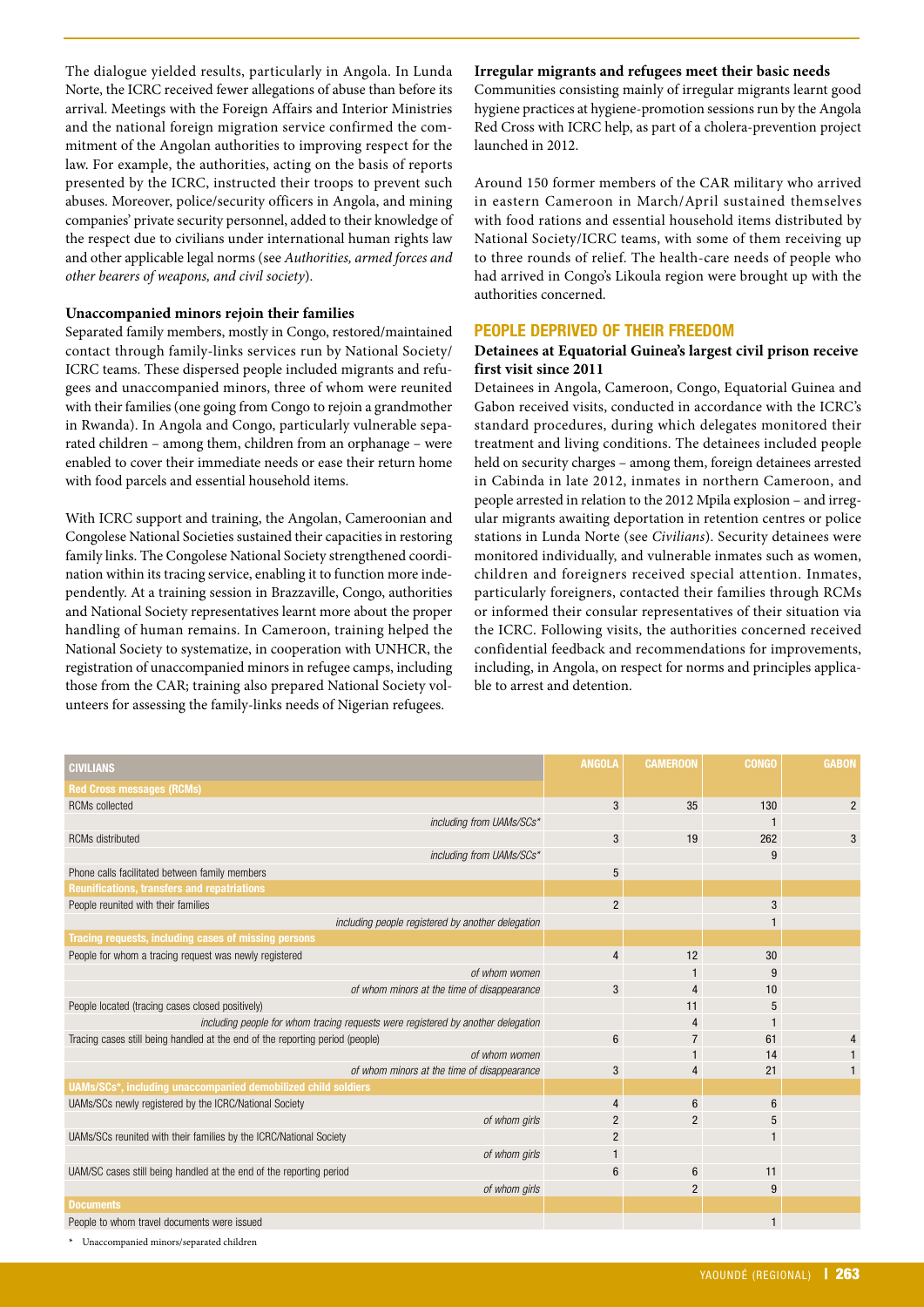After its resumption in 2012, strengthened dialogue with the Defence, Justice and National Security Ministries in Equatorial Guinea paved the way for visits to inmates at 10 detention facilities, some of which held a number of foreigners. For the first time since 2011, the ICRC conducted a complete visit to inmates at the country's largest civil prison, where a number of security detainees were being held.

#### **Gabonese authorities take steps to improve detainees' health and hygiene**

Gabonese authorities, with ICRC encouragement, worked on various penitentiary reforms. At an ICRC-supported seminar in Libreville in April, officials from the Health Ministry and the penitentiary administration, nine prison directors, and prison health staff learnt about issues related to health care provision in the prison sector. The Justice Ministry and the ICRC signed an agreement at the seminar outlining cooperation on improving detainees' health, hygiene and nutrition at two pilot prisons, with a view to making similar improvements at other prisons in the long term. The agreement followed from an ICRC report submitted to the Justice Ministry in 2012, containing findings and recommendations on health and sanitation at the two prisons. Implementing it took time, as discussions with the authorities focused on clarifying the terms of the agreement and on establishing coordination mechanisms and working groups for the project. Following assessment visits to both prisons, the Ministry of Justice, with ICRC support, contracted private companies to carry out repairs at the prisons, which included renovating a ward for minors.

Detainees at 11 prisons in Cameroon, Congo, Equatorial Guinea and Angola's Cabinda enclave enhanced their hygiene/living conditions with household essentials, hygiene kits, ceiling fans and recreational items provided on an ad hoc basis.

## **AUTHORITIES, ARMED FORCES AND OTHER BEARERS OF WEAPONS, AND CIVIL SOCIETY**

### **Authorities and armed/security forces learn more about IHL and other applicable law**

Insecurity in border areas and the tensions in the region (see *Context*) made dialogue with the authorities and armed/security forces even more important: it furthered their understanding of – and gained support for – humanitarian principles, IHL, international human rights law, internationally recognized standards applicable to law enforcement, and the Movement.

Officers and officers-in-training of the armed/security forces, the police and the *gendarmerie* in Angola (as well as employees of private security companies in mining areas), Cameroon (including forces stationed in the north), Equatorial Guinea and Gabon participated in briefings/workshops concerning these matters as well as the ICRC's response to humanitarian needs in the region (see *Civilians* and *People deprived of their freedom*).

In Cameroon, contact with the command of EIFORCES, which conducts peacekeeping courses mainly for officers from ECCASmember countries, resulted in senior police/*gendarmerie* officers and officers-in-training attending similar sessions. In addition, military officers discussed related subjects at two seminars associated with the Health Care in Danger project.

At the regional level, bilateral discussions with ECCAS/FOMAC, including the regional central command, led to plans for IHL briefings for its standby brigade and for ICRC involvement in future field exercises.

Military training institutions – in Cameroon, Equatorial Guinea and Gabon – and the ICRC discussed the incorporation of IHL in military doctrine, training and operations. To this end, Rapid

| PEOPLE DEPRIVED OF THEIR FREEDOM                                                      | <b>ANGOLA</b> | <b>CAMEROON</b> | <b>CONGO</b> | <b>EQUATORIAL</b><br><b>GUINEA</b> | <b>GABON</b>  |
|---------------------------------------------------------------------------------------|---------------|-----------------|--------------|------------------------------------|---------------|
| <b>ICRC visits</b>                                                                    |               |                 |              |                                    |               |
| Detainees visited                                                                     | 17            | 18              | 22           | 815                                | 1,903         |
| of whom women                                                                         |               |                 |              | 88                                 | 80            |
| of whom minors                                                                        |               |                 |              | 13                                 | 69            |
| Detainees visited and monitored individually                                          | 17            | 18              | 22           | $\overline{2}$                     |               |
| of whom women                                                                         |               |                 |              | $\mathbf{1}$                       |               |
| Detainees newly registered                                                            | 10            | 10              | 17           | $\overline{2}$                     |               |
| of whom women                                                                         |               |                 |              |                                    |               |
| Number of visits carried out                                                          | 9             | 9               | 5            | 21                                 |               |
| Number of places of detention visited                                                 | 3             | 6               | 3            | 10                                 | $\mathcal{P}$ |
| UAMs/SCs*, including unaccompanied demobilized child soldiers                         |               |                 |              |                                    |               |
| <b>RCMs</b> collected                                                                 |               | 19              | 5            |                                    |               |
| <b>RCMs distributed</b>                                                               |               | 3               | 4            |                                    |               |
| Phone calls made to families to inform them of the whereabouts of a detained relative |               | $\overline{4}$  |              |                                    |               |
| People to whom a detention attestation was issued                                     |               |                 |              |                                    |               |

| PEOPLE DEPRIVED OF THEIR FREEDOM<br><b>Economic security, water and habitat</b> |                      | <b>ANGOLA</b> | <b>CAMEROON</b> | <b>CONGO</b> | <b>EQUATORIAL</b><br><b>GUINEA</b> | <b>GABON</b> |
|---------------------------------------------------------------------------------|----------------------|---------------|-----------------|--------------|------------------------------------|--------------|
| Food commodities                                                                | Beneficiaries        |               |                 |              |                                    |              |
| Essential household items                                                       | <b>Beneficiaries</b> | 565           | 2.966           | 6            | 401                                |              |
| <b>Health</b>                                                                   |                      |               |                 |              |                                    |              |
| Number of visits carried out by health staff                                    |                      |               |                 |              |                                    |              |
| Number of places of detention visited by health staff                           |                      |               |                 |              |                                    |              |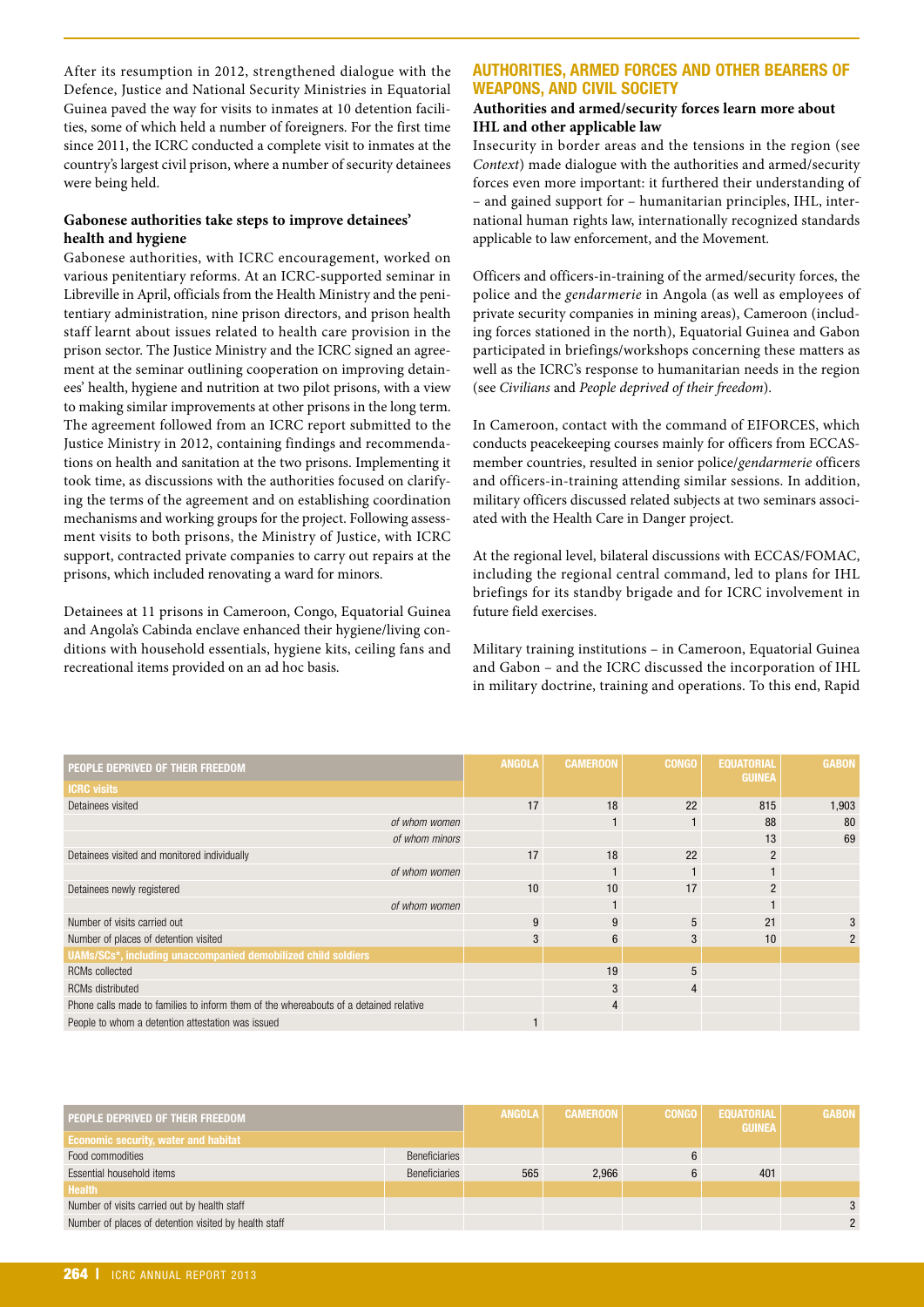Intervention Battalion instructors in Limbé, Cameroon, with ICRC input, deepened their understanding of IHL, and the Mouila national training school for non-commissioned officers in Gabon expanded its IHL curriculum.

#### **Humanitarian dialogue in northern Cameroon expands**

Increased contact with influential civil society members fostered mutual understanding of humanitarian principles and raised awareness of the Movement and its activities. In northern Cameroon, religious leaders and members of Islamic organizations took part in a seminar on such topics and a youth forum was organized by youth clubs from the Cameroonian National Society.

The public grew more familiar with the Movement because of media coverage of its activities, such as the health-in-detention seminar in Gabon (see *People deprived of their freedom*); the media drew on ICRC publications, press releases and interviews. Around 100 members of Cameroon's largest media organization, and journalists in Gabon, learnt more about reporting on humanitarian affairs at National Society/ICRC workshops, where sometimes they also received first-aid training. National Society dissemination sessions, and events like World Red Cross and Red Crescent Day (8 May), added to the public's knowledge of the Movement. With ICRC support, the National Societies developed their public communication activities – a radio programme in Cameroon, for instance – and upgraded their communication skills and materials/ equipment.

#### **Cameroon and Congo ratify weapon-related treaties**

National Society/ICRC briefings and workshops helped the pertinent ministries in Cameroon, Congo and Gabon advance ratification and implementation of IHL-related treaties: Cameroon ratified the Optional Protocol to the Convention on the Rights of the Child and the Biological Weapons Convention; Cameroon and Congo ratified a convention for the control of small arms and light weapons in Central Africa; and Cameroon also adopted implementing legislation for the Hague Convention on Cultural Property. In Congo and Gabon, however, draft bills protecting the emblem remained pending.

The Cameroonian Justice Ministry tapped into ICRC expertise for the revision of a draft national criminal code to be submitted to the National Assembly.

Angolan and Congolese government officials discussed domestic IHL implementation and issues linked to the use of anti-personnel mines at workshops abroad (see *African Union* and *Pretoria*).

#### **Congolese students test their knowledge of IHL at debate**

Selected universities and judicial bodies such as the Supreme Court in Equatorial Guinea stimulated interest in IHL and in its academic study, helped by ICRC expertise and IHL resources geared to their needs, including updated publications for their libraries and an e-learning platform. Students and teachers used the delegation's IHL documentation centre for study/research purposes.

Students and lecturers tightened their grasp of IHL at ICRCsupported events. Although no moot court competitions took place, in Congo, around 150 students attended a conference held at one university, and 53 students tested each other's knowledge of IHL at a debate organized by an IHL club directed by the National School of Administration and Magistracy. Officials from the Defence, Humanitarian Action, Interior, Justice and Youth

Ministries attended the debate. Students from the national institutes of public administration in Cameroon and Gabon, and from a penitentiary administration school in Cameroon, attended IHL seminars.

## **RED CROSS AND RED CRESCENT MOVEMENT**

The region's National Societies strengthened their capacities in emergency preparedness/response, restoring family links, and disseminating/promoting IHL with financial/material ICRC support and training (see above).

Following a 2012 regional workshop in Brazzaville aimed at harmonizing first-aid approaches, 15 first-aid instructors from the Cameroon Red Cross Society honed their skills at a train-thetrainer workshop, and teams from the Angola Red Cross and the Gabonese Red Cross Society upgraded their skills at training sessions, which sometimes contained a family-links module. The Gabonese Red Cross organized a regional train-the-trainer course, which was attended by representatives of various National Societies, who then taught their peers at home. The Congolese Red Cross updated its first-aid manual, while 40 volunteers refreshed their emergency response and first-aid skills, applying the Safer Access Framework. The National Societies received first-aid equipment and, in Sao Tome and Principe, an ambulance.

Owing to internal constraints, a regional workshop on activities related to economic security did not take place.

The Congolese Red Cross strengthened its internal management and took over the administration of its finances. The Gabonese Red Cross elected the members of its governing board.

Movement components met regularly – sometimes in third countries – to coordinate their activities.